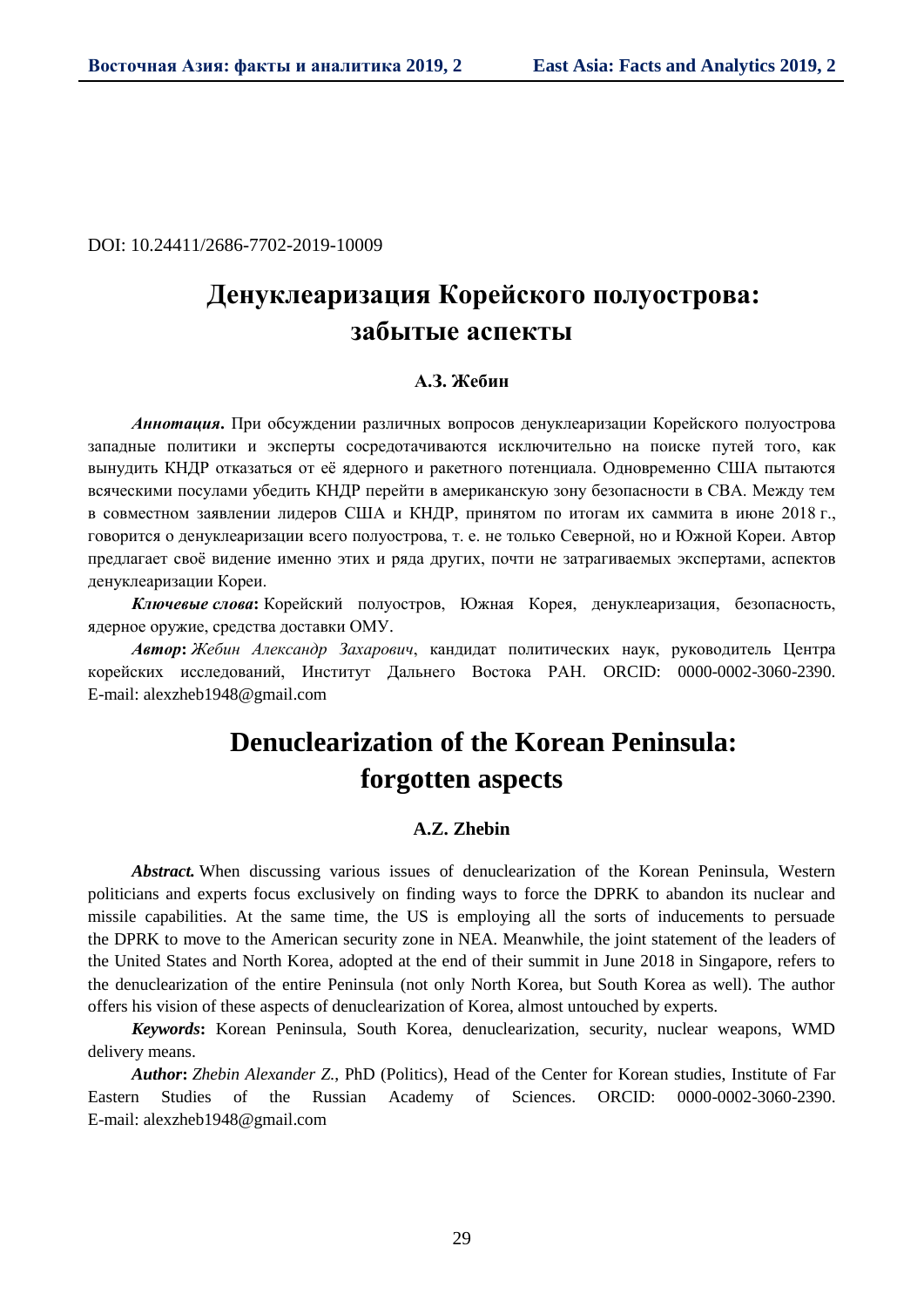### **Introduction**

One can hardly deny that the US played a major role in elevating the DPRK nuclear program to the international agenda in the early 1990s. Washington is still trying to claim the role of a representative of the entire international community in solving this problem and at the same time trying to impose its vision of the reasons for its emergence in the world, and which is more important, the ways to solve it, with little regard to opinions and proposals of other participants of the settlement.

The history of the negotiation process on the nuclear problem at the "Six-Party" format (US, China, Russia, Japan, North and South Korea), held in 2003–2008, demonstrated that the United States used the talks not so much to deal with the non-proliferation dossier, but to realize its own geopolitical interests in the region, the essence of which was maintaining the US military and political dominance in East Asia at any cost. Within this framework the US used all means available to achieve the isolation and subsequent collapse of the DPRK. Naturally, such a course could hardly win support from Russia and China.

With the advent of Barak Obama's "pivot to Asia", the US major efforts were shifted to "deter" China and make it pursue a policy, that fits into the framework of the US-led world order. Realizing a regime change in the DPRK and unifying the peninsula under Washington's patronage (thus obtaining the most important bridgehead at the junction of the borders of Russia and China) remains the US ultimate goal in the region.

The approach represents a real, not declamatory US policy toward North Korea, which was epitomized by a well known expert on Korean affairs in the Bush administration Victor Cha. As early as in 2009 he left a very explicit behest to Obama's team of newcomers in White House: "Keep an eye on the prize: remember that the ultimate prize is not denuclearization but managing an eventual "inheritance" process, where a united Korea (free and democratic) is an engine of peace and economic growth in Asia and a global partner of the US in world affairs" [Cha Victor, 2009].

With the Trump administration access to power certain adjustments were made to this policy. They were caused first of all by the unexpected success of the DPRK nuclear and missile programs, namely by the North's acquisition of the means of delivery of nuclear weapons to the continental part of the US. Any attempts to eliminate this capability did not guarantee success and therefore were fraught with unpredictable consequences and met with strong objections on the part of the US two main allies in the region – South Korea and Japan, which could suffer most in the event of war.

As a result, the United States was forced once again to try a negotiated solution of the problem. However, the 2018–2019 dialogue (like it happened before) was designed by the US not so much to bring the complete denuclearization of the DPRK (although this goal is not officially abandoned), as to force the country's unconditional surrender through the US-orchestrated "maximum pressure" campaign. In this atmosphere the US-DPRK negotiations have stalled over how to implement the broadly worded joint statement, approved by D. Trump and Mr. Kim in Singapore in June 2018. By the end of 2019 both sides have resumed mutual accusations sounding increasingly frustrated about negotiations.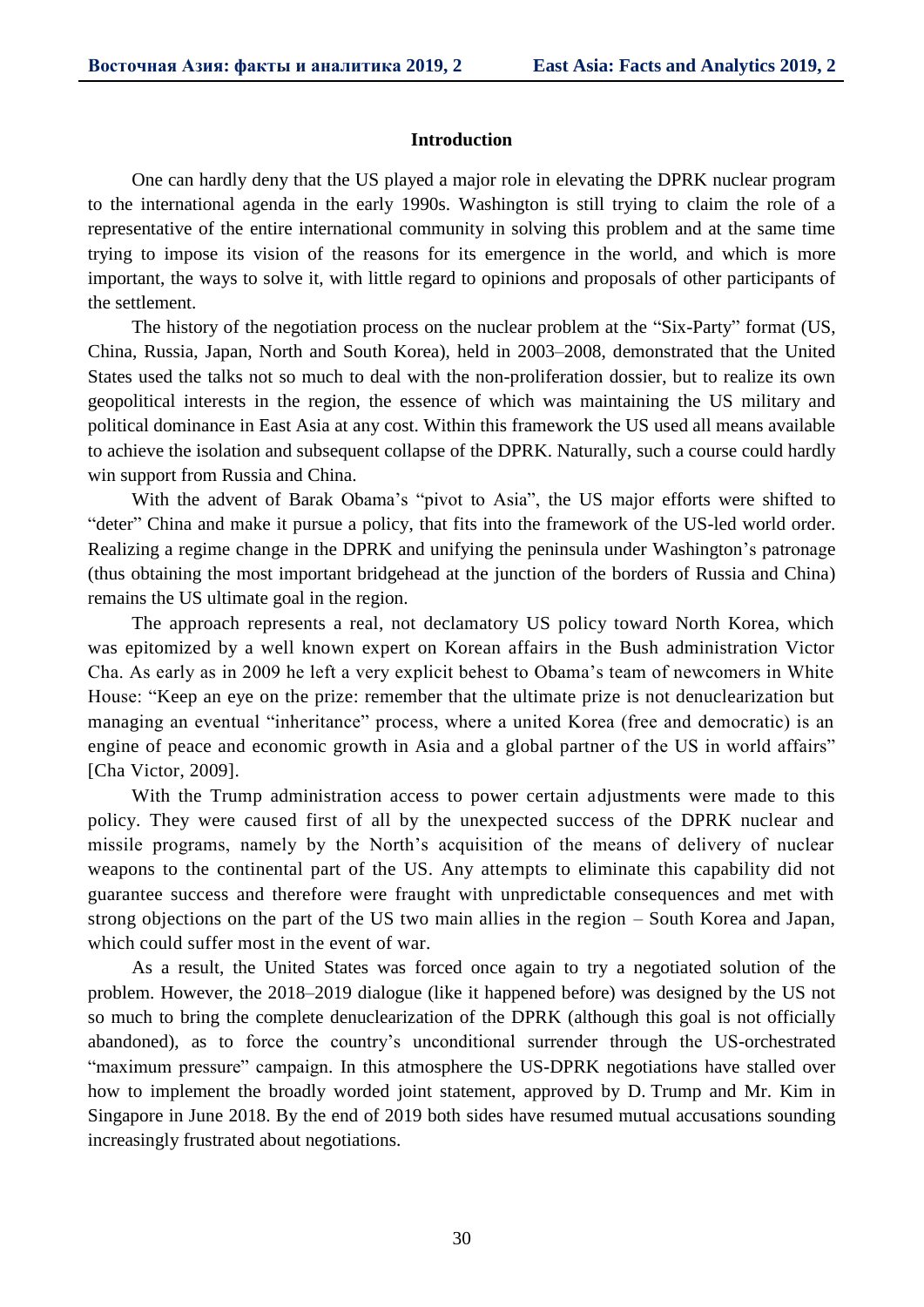#### **Approaches Chosen and Forgotten**

The failure of the US-DPRK working level meeting in Stockholm in October 2019 once again demonstrated how far both sides remain from each other on the essence, meaning and scope of the Korean Peninsula denuclearization.

The debate on how to solve the problem of the denuclearization – employing a step by step approach of gradual mutual concessions or concluding the so-called "big deal", drawn by John Bolton and Mike Pompeo and proposed to Kim Jong-un by the US President Donald Trump at the summit in February 2019 in Hanoi remained at the center of rather heated discussions during 2019. Sometimes it seems that the American side is finally beginning to embrace the opinion of the majority of experts, who have pointed out that the only realistic way in the current circumstances is a gradual, phased process leading toward this goal.

To my mind the two minimum conditions for this progress are the existence of sustainable political will and building mutual trust, which can be achieved only if each party unconditionally fulfils its obligations at each of the agreed stages of denuclearization.

The lack of trust is a major reason, why a "one-time" solution is impossible. This was well understood by the participants of the Six-Party Talks back in 2005, when they agreed to implement the Joint Statement of September 19th in Beijing "in a phased manner in line with the principle of "commitment for commitment, action for action" [Text of N. Korea talks agreement, 2005].

Unfortunately, this principle was not observed later on, which ultimately led to the collapse of the Six-Party Talks. Meanwhile exactly this approach was successfully applied in the process of implementation of the so-called "Iranian deal" since 2015, until on May 8, 2015 the President D. Trump announced the US unilateral withdrawal from the agreement, approved by the UN Security Council by the way.

Thus the disputes about the methods of solution of the nuclear problem of the Korean Peninsula (KPNP), unfolded in 2018–2019 were totally pointless, especially considering the fact that the Joint Statement of September 19, 2005 was approved by all the participants of the Six-Party Talks, including the United States.

If we accept the argument of some American experts and politicians justifying the right of the new US administration to make appropriate (in its opinion) adjustments not only to the US foreign policy, but also to the international agreements, signed by the previous US administration, the conclusion of any long-term agreement with America for any country loses any sense. First of all, this applies to countries, which relations with the United States have been or remain controversial or even hostile and are characterized by a critically low level of mutual trust.

Pyongyang also cannot help but wonder what will happen to possible agreements with the US "after Trump". The DPRK already has a disappointing experience in this regard. The relations markedly progressed under Bill Clinton and were totally reversed by George W. Bush, who included the DPRK in the so-called "axis of evil" and in Pentagon list of seven countries that could become the objects of the US preemptive nuclear strikes. G. Bush made the motto of his administration's policy abbreviation A. B. C. (Anything But Clinton approach) – a course that denied everything that was done under B. Clinton. The motto of the incumbent host of the White House could be described by a similar formula – A. B. O., revoking everything, that was done under Obama: the TPP, NAFTA, the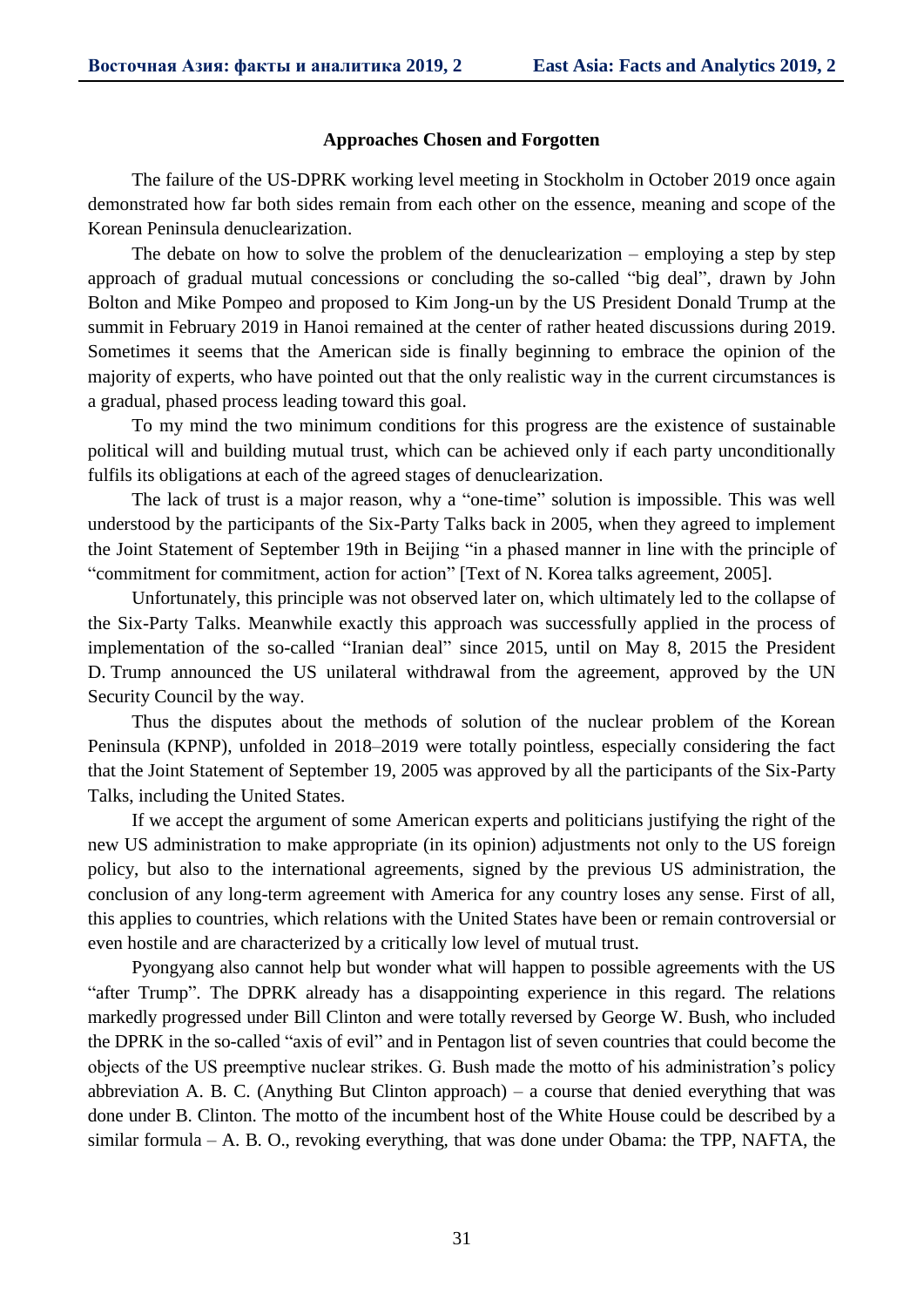agreement on climate change, the nuclear deal with Iran and etc. Even long-time allies in the military and political blocs – from the Atlantic to the Pacific – are unceremoniously pushed around.

Besides, Pyongyang cannot ignore the extremely poor record of the United States in complying with its international obligations in the field of arms control and reduction, from its unwillingness to ratify the CTBT to its withdrawal from the ABM and INF treaties, as well as its apparent unwillingness to extend the Start III Treaty with Russia, which expires in 2021.

One can expect almost with 100-percentage confidence that if the Democratic party candidate wins the presidential elections in the United States in 2020, his slogan will be A. B. T. – anything, but not what Trump has already done in foreign and domestic policy. It is unlikely that Pyongyang does not keep in mind such an option.

In addition, the Trump administration itself lacks unity on how to deal with the DPRK. The statements on this subject, made by such figures as Vice-President M. Pence and currently fired national security adviser J. Bolton indicate that they are the supporters of a much tougher course toward Pyongyang.

Thus taking into account the above far from complete list of problems, the step-by-step approach is the only realistic one.

#### **Denuclearizing South Korea**

When the denuclearization issue is raised, many experts prefer to talk mostly about solving the "North Korean nuclear problem". Meanwhile, it is highly likely that the scope and degree of denuclearization of the DPRK will depend on reciprocal steps in this sphere in South Korea. One should keep in mind that the joint statement signed on the results of the US and DPRK leaders' summit in June of 2018 in Singapore calls for denuclearization of not just North Korea, but of the whole Korean Peninsula.

The Russian Foreign Minister Sergey Lavrov paid special attention to this issue at a news conference, following his visit to the United States. He said that "Our US colleagues use the terms "denuclearisation of the DPRK". This notion is imprecise and inaccurate, since all the agreements are about denuclearizing the Korean Peninsula. These are different things, as you can plainly see" [Lavrov, 2019].

Why is this question important? Firstly, the US was the first to deploy nuclear weapons on the Korean Peninsula, not to mention the fact that during the Korean War the Americans were going to use these weapons against North Korea and even China.

In 1991 President George W. Bush announced that tactical nuclear weapons had been removed from South Korea. Whether this is true or not is a big question. According to the DPRK press reports, nuclear weapons remain on the territory of the Republic of Korea. Various world media outlets reported in the 1970–80s, that there were American nuclear mines in the South near the demilitarized zone between North and South Korea in most of the tank hazardous valleys.

Secondly, South Korea hosts more than 28 000 US troops; its ports are frequently visited by US nuclear aircraft carriers and submarines, and air space – by US strategic bombers (the carriers of nuclear weapons). There are no signs that the US and the ROK are going to abandon the practice.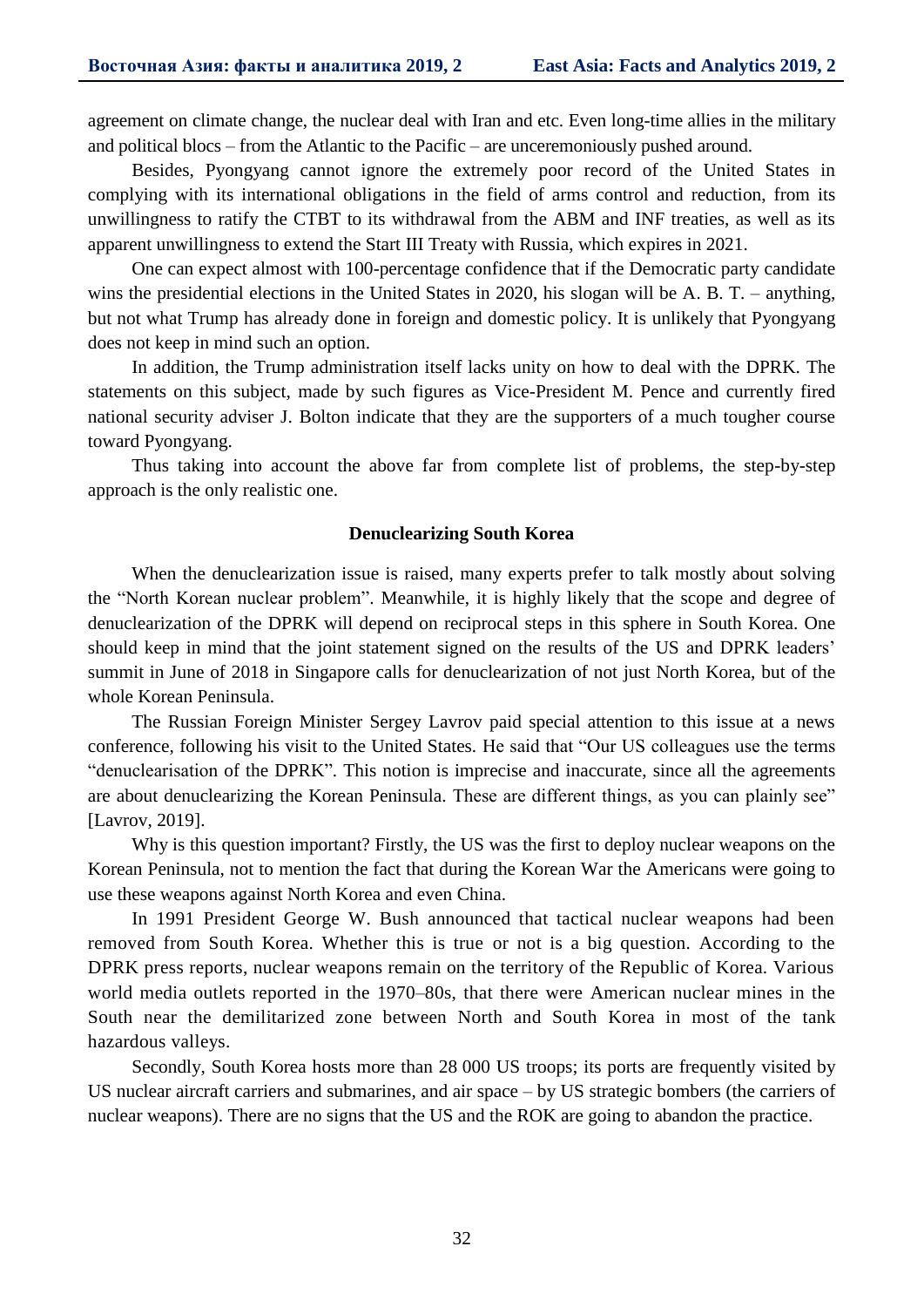Recently the deployment of THAAD system was resumed in South Korea. Last week the North Korean news agency reported that the US stockpiled 2,74 million of depleted uranium shells in South Korea [KCNA, 2019].

In addition, South Korea has 25 nuclear reactors operating at atomic power plants. Seoul is seeking to obtain the right to reprocess US fuel for its reactors.

How would the denuclearization of the entire Korean Peninsula be ensured if this practice continues on the part of the United States and South Korea? Given these circumstances, even in the case of complete elimination of all nuclear programs in the DPRK, it would be hardly possible to recognize the Korean Peninsula as having been completely denuclearized.

Therefore, it is important how the denuclearization process will proceed and be monitored not only in North Korea, but also in South Korea. If the organization of intrusive inspections at nuclear facilities in the DPRK is envisaged, it is highly likely that the North Korean side would also like to know what is happening in the South to make sure, that there are no nuclear weapons there, including at US military bases.

It is worth noting that this issue has already been discussed during the events that led to the first nuclear crisis in Korea in 1992–1994. Then the US side agreed that inspections should be carried out in South Korea. How this issue will be dealt currently is a big question that will certainly arise in due time.

Unhappy experience of the 1990s makes the author suspect that it is unlikely to obtain North Korea's consent to access to those underground facilities that are not related to its nuclear and missile programs. This will inevitably raise doubts as to whether all the facilities used for these programs have been declared by the DPRK.

Another topic of future negotiations will be, in my opinion, the problem of curtailing the DPRK missile program. The ban, imposed by the UN Security Council in June of 2009 on any launches "using ballistic technologies", actually prohibits North Korea not only from launching satellites, but also in general from having missiles, that makes it virtually defenseless in the contemporary world.

Adopting relevant resolutions, the UNSC (for some reasons) ignored the fact that in March 2009 North Korea informed about its accession to the International Space Treaty of 1966 (from March 6, 2009) and the Convention on Registration of Objects Launched into Outer Space of 1974 (from March 10, 2009) [RIA-Novosti, 2009].

Those, who are at least a little versed in North Korean politics and psychology of the leadership of this country, understood that such an approach would certainly be rejected in Pyongyang as the "apogee of double standards" and as another attempt of "big countries" (in different historical periods directing the Koreans how to live) to re-establish over the DPRK something similar to trusteeship. The DPRK has never recognized these limitations and is not going to do so in the future. The stance was reconfirmed by the representative of the DPRK Foreign Ministry on August 6, 2019 [Spokesperson for DPRK Foreign Ministry, 2019].

Under such circumstances, given the constant rivalry between Pyongyang and Seoul and their unwillingness to yield to each other, the missile programs of North and South Korea should have approximately the same limitations, for which it is advisable to consider the DPRK accession to the international missile technology control regime (MTCR).

D. Trump's reaction to the North Korean recent missile launches testified that the US actually gave tacit consent to the DPRK possession of middle and short-range missiles in exchange for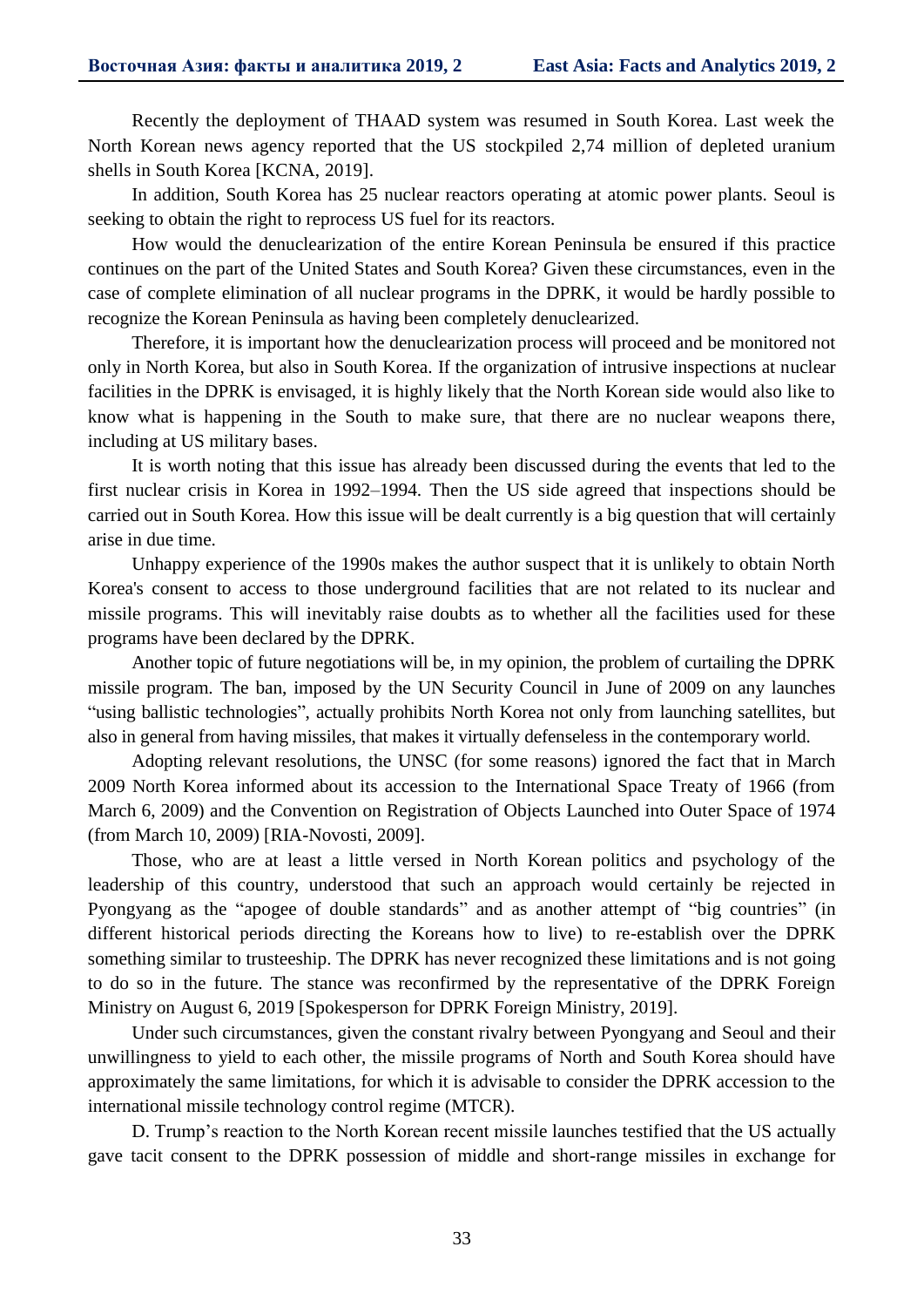Pyongyang's promise to refrain from testing of ICBM and nuclear weapons [North Korea Fires More Ballistic Missiles, 2019].

As for Japan's concerns in this regard, they look, to put it mildly, unconvincing: why Tokyo can launch spy satellites, that are constantly hanging over the territory of the DPRK, while the North Koreans are totally forbidden to have missiles?

Among major reasons for North Korea to develop nuclear weapons is constantly increasing the gap in terms of conventional armaments between this country on one side, and the US and the ROK on the other. As recent North Korean statements made it clear, Pyongyang will highly likely link his denuclearization steps to limitations on deployment of conventional "offensive military hardware" in the ROK.

### **"Corresponding Measures"**

The DPRK indicated that it will move down the road of denuclearization only if the US takes certain "corresponding measures" in two main spheres – security and sanctions.

A major step in security sphere could be the signing of a document officially proclaiming the end of the Korean War. The main concern of the American side is how the adoption of such a document will impact the presence of US troops in South Korea and generally in East Asia.

Some US experts are even afraid that "President Donald Trump, as he did when he decided to deal directly with Kim, will go for a bold and unconventional move to break the impasse: a proposal to pull US forces out of South Korea in exchange for North Korea's final, complete and verifiable denuclearization. Such a last-gasp attempt to keep diplomacy alive may seem attractive to the impulsive and mercurial Trump, but it would inevitably confront a myriad of daunting negotiating, diplomatic, political and technical problems that would likely strangle the idea in its crib" [Depetris D., 2019].

The opinions of some experts, that at the initial stage of the denuclearization process the North Koreans may be satisfied with the opening of liaison offices, the removal of restrictions on human exchanges and activities of international and humanitarian organizations to provide humanitarian assistance to the DPRK seem to be not very convincing.

The content of "corresponding measures" in the economic field was presented by the DPRK Foreign Minister Lee Yong-ho at a press conference immediately after the unsuccessful conclusion of Hanoi summit. According to him, North Korea insisted on removing of a number of provisions in 5 of 11 UNSC resolutions, that have a negative impact on the economy and people's lives in North Korea. Moreover, at the Hanoi summit the DPRK was ready to be satisfied with this partial lifting of sanctions, given that it would be difficult for the US to take "corresponding steps" in a political or military sphere [Rossiiskaya gazeta, 2019].

Generally, the emphasis made on economic benefits, including lifting of certain sanctions, which the DPRK will get in case it will take visible steps toward denuclearization, seems illfounded and disregarding past experience of dealing with the country. Moreover, such an approach leads us away from the essence of the problem. For Pyongyang economic gains are not a decisive argument. Soon after the start of the Six-Party Talks, Seoul offered deliveries of the electricity to Pyongyang, equally produced by those two Light Water Reactors (LWR), not constructed by KEDO. The North Koreans have not agreed. The fate of the Agreed Framework and the Leap Day Deal speak in favor of the conclusion.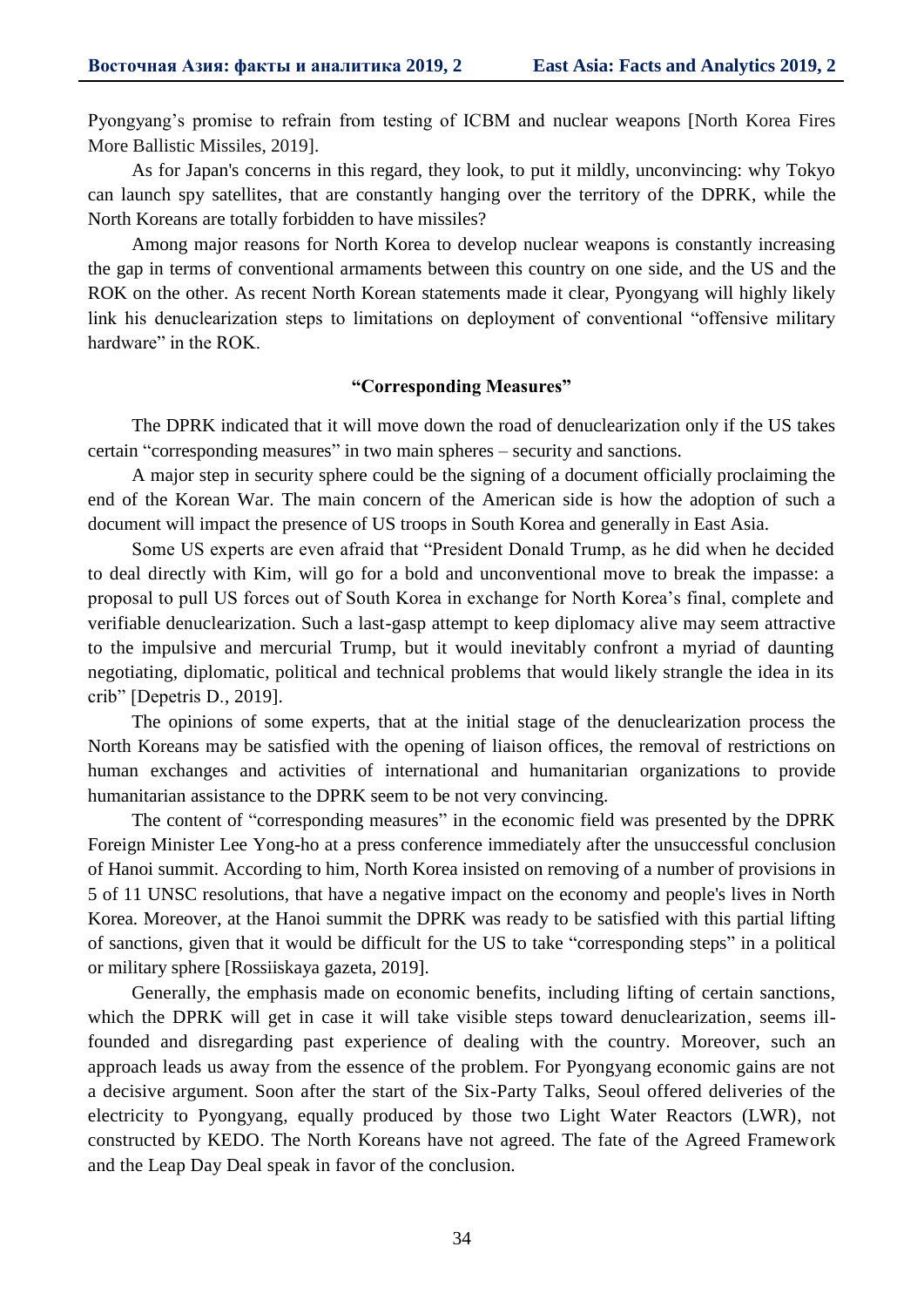Paying attention to economic aspects of settlement, nevertheless it is necessary to remember that the nuclear problem was caused, first of all, by the security crisis on the Korean Peninsula. Economic factors matter, too, but security considerations were certainly at the forefront for the DPRK.

For the DPRK, especially after Yugoslavia, Iraq and especially Libya, security is a top priority. Pyongyang is trying to normalize relations with the US, because through achieving the goal it hopes if not to get guarantees of the survival, but at least to reduce the external threat and create conditions, under which it will be much more difficult for the US to use force against the DPRK. Economic inducements and lifting of sanctions are viewed in Pyongyang first of all not as economic benefits but as a proof that the US is serious about abandoning "hostile policy" and building "new relations" with the DPRK.

Meanwhile some people in the US are inclined to put off such normalization after the DPRK satisfies American demands concerning human rights, reduction of conventional armaments, liquidation of stocks of the chemical and bacteriological weapon, export of narcotics and fake dollars. In view of such US position, the negotiations from the DPRK point of view are losing any sense because even full satisfaction of the US demands on non-proliferation issues would not allow Pyongyang to achieve a main objective for the sake of which North Korea has agreed to participate in the talks – normalization of relations with the United States.

#### **Trump's "Grand Design" for the Korean Peninsula**

Some US "think tanks" and scholars were looking for a rather long time for ways and means to radically strengthen the US position in Northeast Asia through the formation of a new system of peace maintenance there, which would allow the US to retain its military presence in the region.

American political scientists and "think tanks" are competing to invent any excuses in order to find reasons for maintaining the US military contingent in the south of the Korean Peninsula in the event of normalization of relations between the two Korean states. Peter Hayes, director of the Nautilus Institute, makes reference to analytical paper complied in August 2019 by a group of wellknown US scholars who believe that "US Forces Korea may shift from being a solely partisan deterrent force in Korea to becoming a pivot deterrent, one that provides reassurance to both Koreas that neither will attack the other and that facilitates communication, cooperation, and collaboration between UNC, UNC allies, and the two Korean military forces to reconfigure their respective forces, and to employ them in constructive ways to support peacemaking and the formation of trust between political and military commanders, rather than preparing for war" [Hayes, 2019].

Recently some American experts explore a possibility of including the DPRK along with the ROK in the US-led future security system, embracing both North and South Korea in case Pyongyang accepts the American script of denuclearization. It would allow the US to establish its control over a unique in a strategic value region of NEA, which is located on a joint of borders of Russia and China. It is assumed that in this situation, the US will act as a guarantor of the security of the entire Korean Peninsula (not only South, but North Korea as well) [McKinney, 2018].

The calculation is that although the DPRK and the PRC have recently improved bilateral relations, Pyongyang nevertheless allegedly perceives China's rise as "potentially threatening to its own foreign policy autonomy and political independence" [Sokolsky R., Depetris D., 2018].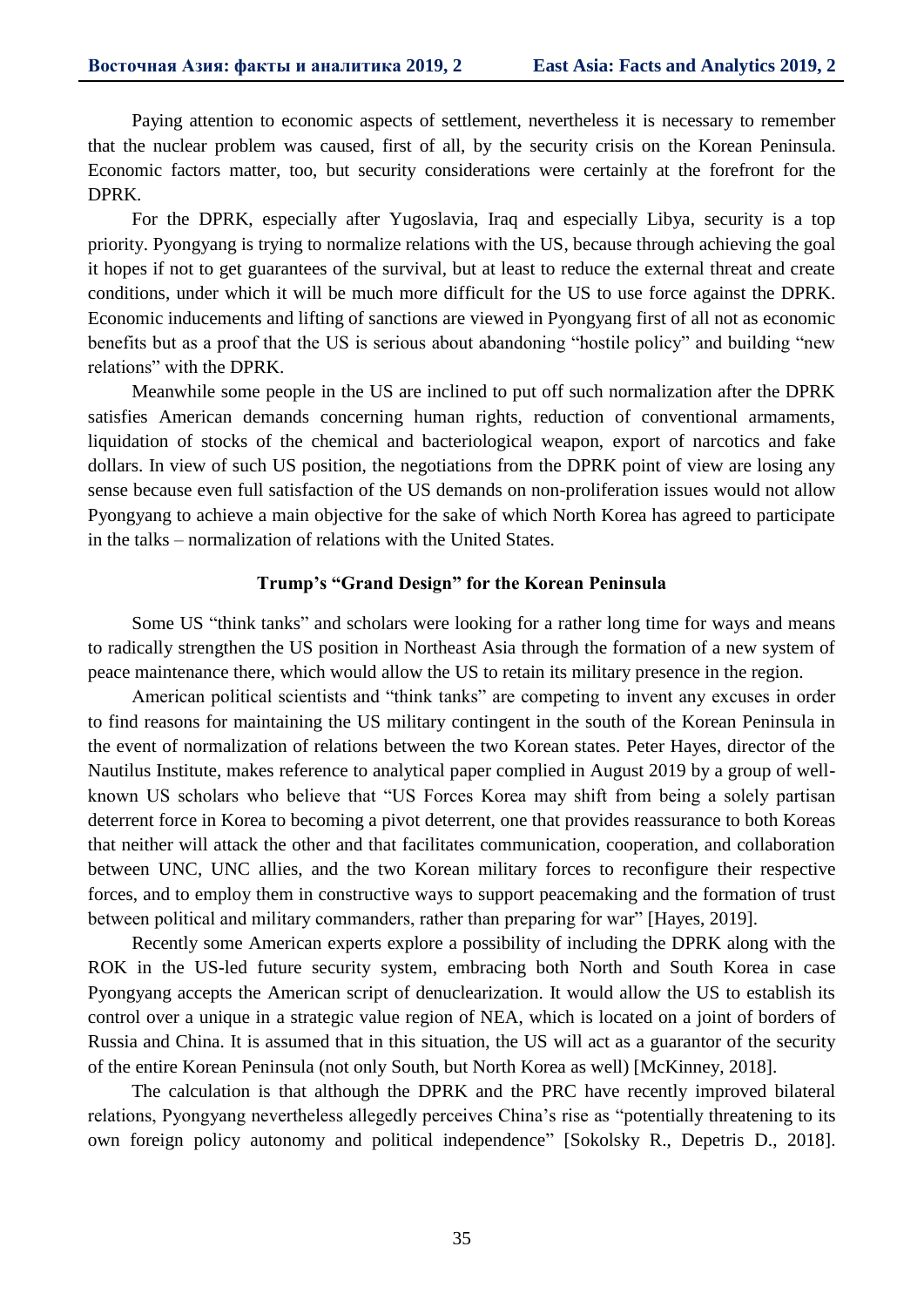Consequently, American experts conclude that North Korea may be more receptive to the idea of US-proposed alignment of forces in the region.

According to these calculations, among the tasks of the future "trilateral partnership in the field of security" will be: first, "preventing Chinese domination over the Korean Peninsula" to "allow North and South Korea to determine their own future, either separately or together"; secondly, "managing and defusing the broader Chinese strategic threat to the Asia-Pacific region", and thirdly, to make Japan feel more comfortable in an environment of inter-Korean détente in order to prevent the resurgence of nationalism and militarism in that country [McKinney, 2018].

As it became quite clear, Trump's Korean policy "grand design" includes applying "maximum pressure" to the DPRK in order to isolate and weaken the country as much as possible, and then offer to Pyongyang "security guarantees", adding "prosperity" as a carrot according to Trump's "receipt". Perhaps in the hope of winning in this great geopolitical combination there is hidden a secret of such an uncharacteristic for D. Trump complaisance, which he has demonstrated toward the DPRK and its leader even after failure of the summit in Hanoi.

However, the DPRK-China summits on the eve of all top-level talks with the U.S. and South Korea testified that Pyongyang, though not averse to play such games with Washington, is not going to put all eggs into a single basket. While praising Trump, the North Koreans hardly failed to notice the U.S. recent actions concerning events in Venezuela. Pyongyang has enough ground to suspect that the advanced technologies of changing "rogue regimes", tested in Venezuela, will be used not only in Latin America.

#### **Conclusion**

Recent resumption of personal attacks from North Korea's top diplomats against D. Trump for his calling the DPRK leader Kim Jong-un a 'Rocket Man" testified, that the North Koreans harbor no illusions about the US true intentions [First Vice-Foreign Minister of DPRK, 2019].

Pyongyang is also seemingly loosing patience with Washington over US obvious unpreparedness to make more concessions by the end of December, 2019, that the North Korean leader Kim Jong-un demanded in April of 2019 [North Korea Threatens, 2019].

At the moment there is quite a delicate balance on the peninsula – the US is trying to "drag" the DPRK into its sphere of influence, promising security assurances and economic prosperity, but China is doing its best under current circumstances to retain North Korea as a friendly buffer state against the US forward-deployed forces in East Asia. Meanwhile, Pyongyang is skillfully using this "draw situation" to further advance its nuclear and missile programs.

Bismarck once noted, that politics is the art of the possible. And to be effective, it must take into account existing realities. The stark reality in the Korean case is that during the last 13 years (since North Korea's first nuclear test in 2006) the country became de-facto (and according to its constitution – de-jury) a nuclear-missile power. To demand to realize a complete dismantlement of all its nuclear and missile programs from such a country without any meaningful reciprocal steps, satisfying its security and other concerns and after that only to "allow" the country to revive the peaceful components of those programs "from a scratch" looks attractive from propaganda point of view, but politically unrealistic.

The pragmatic approach today (while not abandoning denuclearization as a final goal) is initially to freeze and restrict and later to downsize and eliminate the most destabilizing military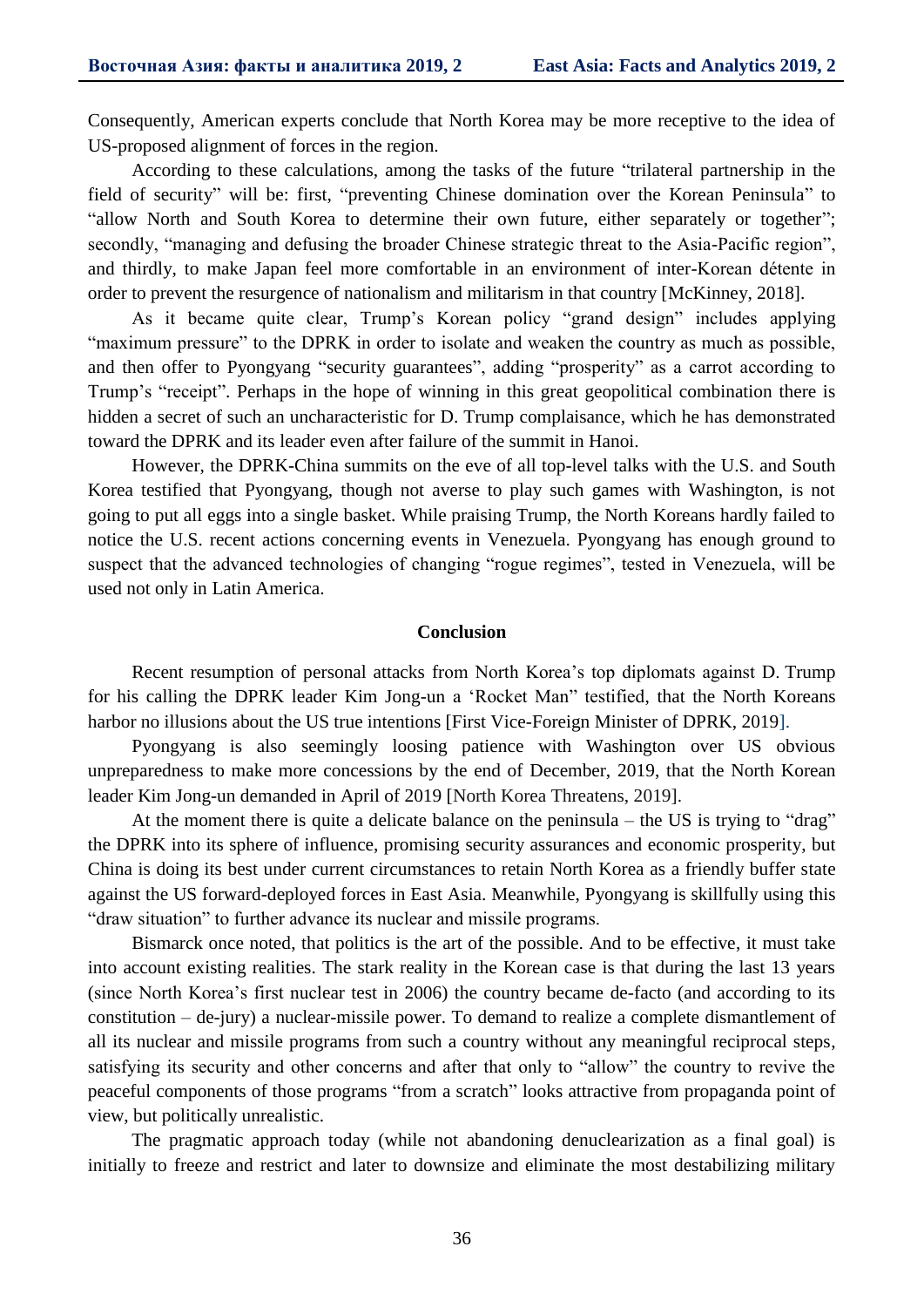components of North Korea's nuclear and missile programs. As early as in 2017 Susan Rice, the US former national security adviser from 2013 to 2017, called for tolerance and deterrence as major elements of a new policy toward nuclear-armed North Korea [Rice S. 2017]. Today it is crystal clear that any further progress in denuclearizing North Korea could be achieved simultaneously with relevant progress in addressing the DPRK and other regional players' security concerns.

# **БИБЛИОГРАФИЧЕСКИЙ СПИСОК**

Пхеньян опроверг слова Трампа о причинах провала саммита в Ханое // Российская газета. 01.03.2019. URL: https://rg.ru/2019/03/01/phenian-oproverg-slova-trampa-o-prichinahprovala-sammita-v-hanoe.html (дата обращения: 07.12.2019).

КНДР информировала Россию о присоединении к космическим договорам // РИА-Новости. 12.03.2009. URL: https://ria.ru/politics/20090312/164552456.html (дата обращения: 08.12.2019).

*Cha, Victor.* U.S.-Korea Relations: Obama's Korea Inheritance // *Comparative Connections*. October-December 2009. URL: http://cc.pacforum.org/2009/01/obamas-korea-inheritance/ (дата обращения: 09.12.2019).

*Depetris D.* Troops for Nukes: Should the US Trade Its Forces in South Korea for North Korean Denuclearization? // 38NORTH. 21 November 2019. URL: http://www.jpi.or.kr/eng/regular/policy\_view.sky?code=EnOther&id=5365 (дата обращения: 07.12.2019).

First Vice-Foreign Minister of DPRK Choe Son Hui Makes Statement // KCNA. 5 December 2019. URL: http://www.kcna.kp/kcna.user.article.retrieveNewsViewInfoList.kcmsf (дата обращения: 10.12.2019).

Foreign Minister Sergey Lavrov's remarks and answers to media questions at a news conference following his visit to the US, Washington, December 10, 2019 // The Ministry of Foreign Affairs of the Russian Federation. 11.12.2019. URL: https://www.mid.ru/ru/foreign\_policy/news/-

/asset\_publisher/cKNonkJE02Bw/content/id/3945562?p\_p\_id=101\_INSTANCE\_cKNonkJE02Bw & 101 INSTANCE cKNonkJE02Bw languageId=en GB (дата обращения: 10.12.2019).

*Hayes P.* Comprehensive Peace and Security Zone in Korea and Northeast Asia // JPI Peacenet: 2019-21, 6 August 2019. URL: http://www.jpi.or.kr/eng/regular/policy\_view.sky?code=EnOther&id=5365 (дата обращения: 07.12.2019).

KCNA Commentary on S. Korean Submission to U.S. // KCNA. 29 October 2019. URL: http://www.kcna.kp/kcna.user.article.retrieveNewsViewInfoList.kcmsf (дата обращения: 31.10.2019).

*McKinney, William.* Korea at a Crossroads: Time for a US-ROK-DPRK Strategic Realignment // 38NORTH. 17 September 2018. URL: https://www.38north.org/2018/09/wmckinne y091718 (дата обращения: 08.12.2019).

*Morton Halperin, Peter Hayes, Thomas Pickering, Leon Sigal, Philip Yun*. From enemies to security partners: pathways to denuclearization in Korea // NAPSNet Policy Forum. 6 July, 2018. URL: https://nautilus.org/napsnet/napsnet-policy-forum/from-enemies-to-security-partnerspathways-to-denuclearization-in-korea/ (дата обращения: 07.12.2019).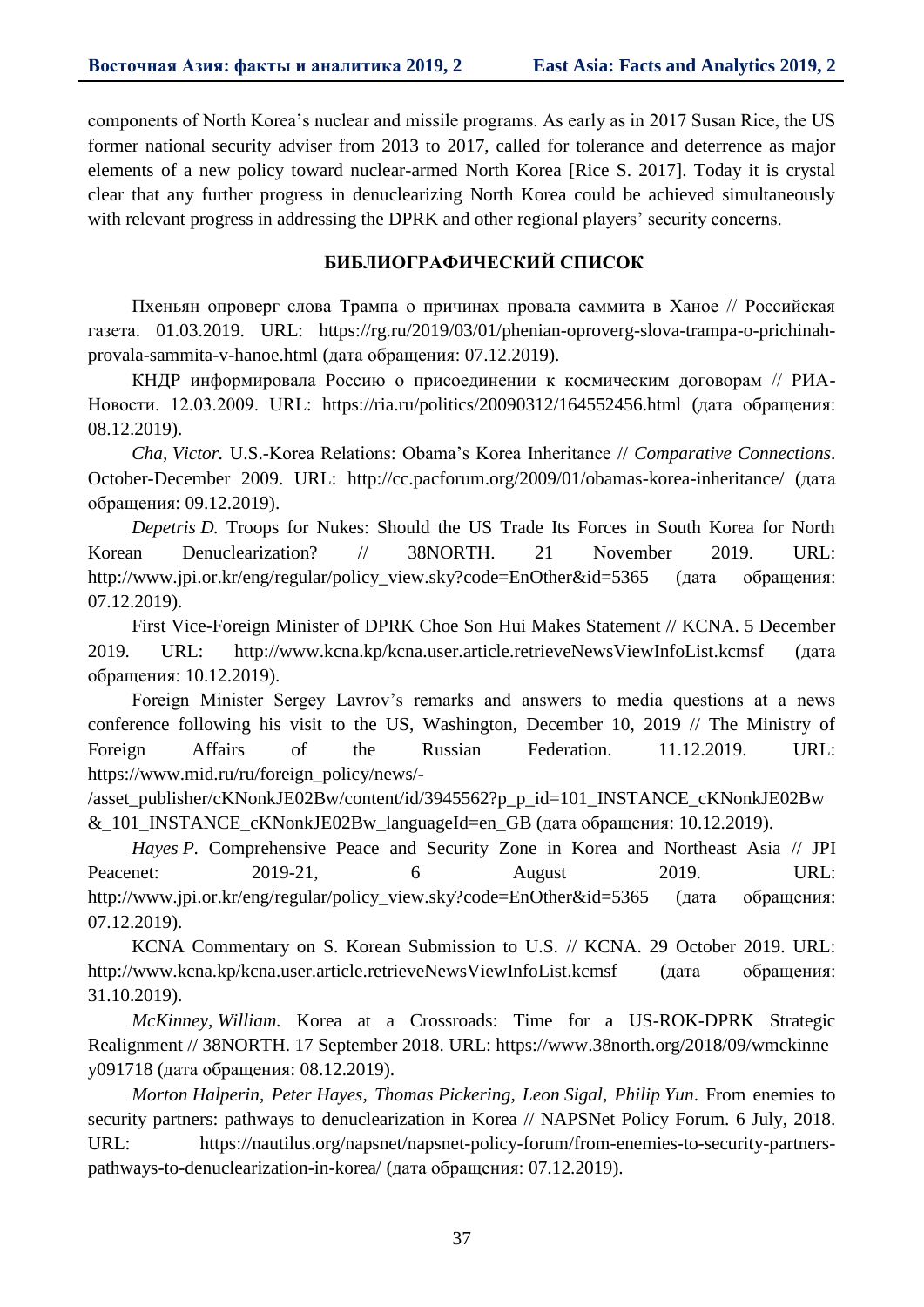North Korea Fires More Ballistic Missiles Ahead of U.S.-South Korea Military Drill // The New York Times. 5 August, 2019. URL: https://www.nytimes.com/2019/08/05/world/asia/northkorea-missile-launch.html (дата обращения: 08.12.2019).

North Korea Threatens New 'Dotard' Insults if Trump Revives Name-Calling // The New York Times. 5 December 2019. URL: https://www.nytimes.com/2019/12/05/world/asia/northkorea-trump-dotard.html (дата обращения: 08.12.2019).

Rice S. It's Not Too Late on North Korea // The New York Times. 10 August 2017. URL: https://mobile.nytimes.com/2017/08/10/opinion/susan-rice-trump-north-korea.html (дата обращения: 07.12.2019).

Spokesperson for DPRK Foreign Ministry Blames UNSC Closed-Door Meeting // KCNA. 2 August 2019. URL: http://www.kcna.kp/kcna.user.article.retrieveNewsViewInfoList.kcmsf;jsession id=3B472FA5311C26DDC0845BD98CD00692#this (дата обращения: 07.12.2019).

Text of N. Korea talks agreement // CNN. September 19, 2005. URL: http://edition.cnn.com/2005/WORLD/asiapcf/09/19/korea.north.text/ (дата обращения: 14.07.2019).

#### **REFERENCES**

Cha, Victor. (2009). U.S.-Korea Relations: Obama's Korea Inheritance, *Comparative Connections*, October-December 2009. URL: http://cc.pacforum.org/2009/01/obamas-koreainheritance/ (accessed: 9 December 2019).

Depetris D. (2019). Troops for Nukes: Should the US Trade Its Forces in South Korea for North Korean Denuclearization? *38NORTH*, 21 November 2019. URL: http://www.jpi.or.kr/eng/regular/policy\_view.sky?code=EnOther&id=5365 (accessed: 7 December 2019).

First Vice-Foreign Minister of DPRK Choe Son Hui Makes Statement, *KCNA*, 5 December 2019. URL: http://www.kcna.kp/kcna.user.article.retrieveNewsViewInfoList.kcmsf (accessed: 10 December 2019).

Foreign Minister Sergey Lavrov's remarks and answers to media questions at a news conference following his visit to the US, Washington, December 10, 2019, *The Ministry of Foreign Affairs of the Russian Federation*, 11 December 2019. URL: https://www.mid.ru/ru/foreign\_policy/news/-

/asset\_publisher/cKNonkJE02Bw/content/id/3945562?p\_p\_id=101\_INSTANCE\_cKNonkJE02Bw &\_101\_INSTANCE\_cKNonkJE02Bw\_languageId=en\_GB (accessed: 11 December 2019).

Hayes P. (2019). Comprehensive Peace and Security Zone in Korea and Northeast Asia, *JPI Peacenet*: 2019-21, 6 August 2019. URL: http://www.jpi.or.kr/eng/regular/policy\_view.sky?code=EnOther&id=5365 (accessed: 7 December 2019).

KCNA Commentary on S. Korean Submission to U.S., *KCNA*, 29 October 2019. URL: http://www.kcna.kp/kcna.user.article.retrieveNewsViewInfoList.kcmsf (accessed: 31 October 2019).

KNDR informirovala Rossiu o prisoedinenii k kosmicheskim dogovoram [DPRK informed Russia on accession to space treaties], *RIA-Novosti*, 12 March 2009. URL: https://ria.ru/politics/20090312/164552456.html (accessed: 8 December 2019). (In Russian).